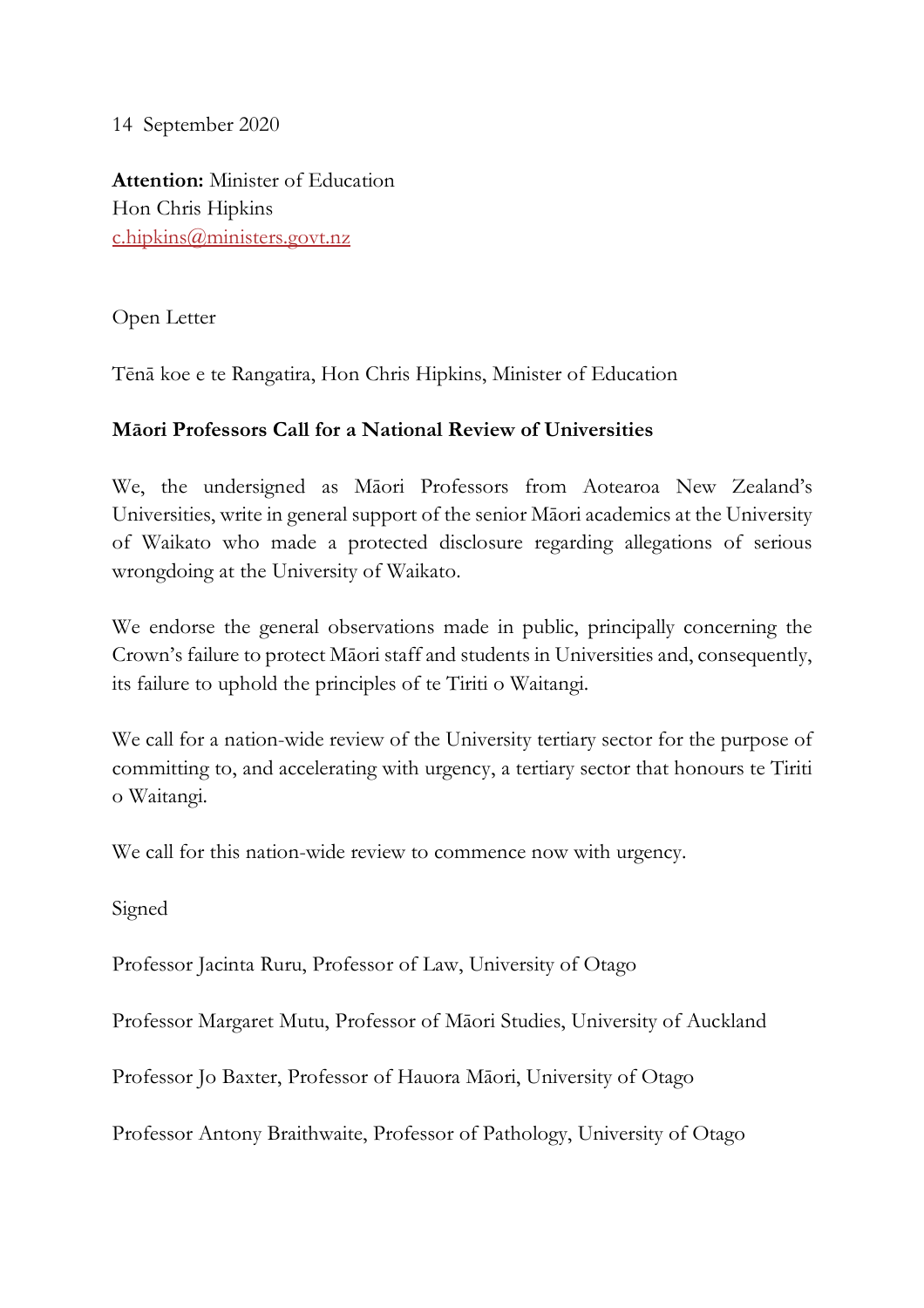Emeritus Professor John Broughton, University of Otago

Professor Chris Cunningham, Professor of Māori Health, Massey University

Professor Meihana Durie, Professor of Māori Knowledge, Massey University

Professor Jarrod Haar, Professor of Human Resource Management, Auckland University of Technology

Professor Rawinia Higgins, Victoria University of Wellington

Professor Brendan Hokowhitu, Professor of Māori and Indigenous Studies, University of Waikato

Professor Huia Jahnke, Professor of Māori and Indigenous Education, Massey University

Professor Robert Jahnke, Professor of Maori Visual Arts, Massey University

Professor Merata Kawharu, University of Otago

Professor Joanna Kidman, Professor of Māori Education, Victoria University of Wellington

Professor Tahu Kukutai, Professor of Demography, University of Waikato

Professor Miles Lamare, Professor of Marine Science, University of Otago

Professor Bev Lawton, Professor of Women's Health, Victoria University of Wellington

Professor David Lont, Professor of Accountancy & Finance, University of Otago

Professor Angus Macfarlane, Professor of Māori Research, University of **Canterbury** 

Professor Tracey McIntosh, Professor of Indigenous Studies, University of Auckland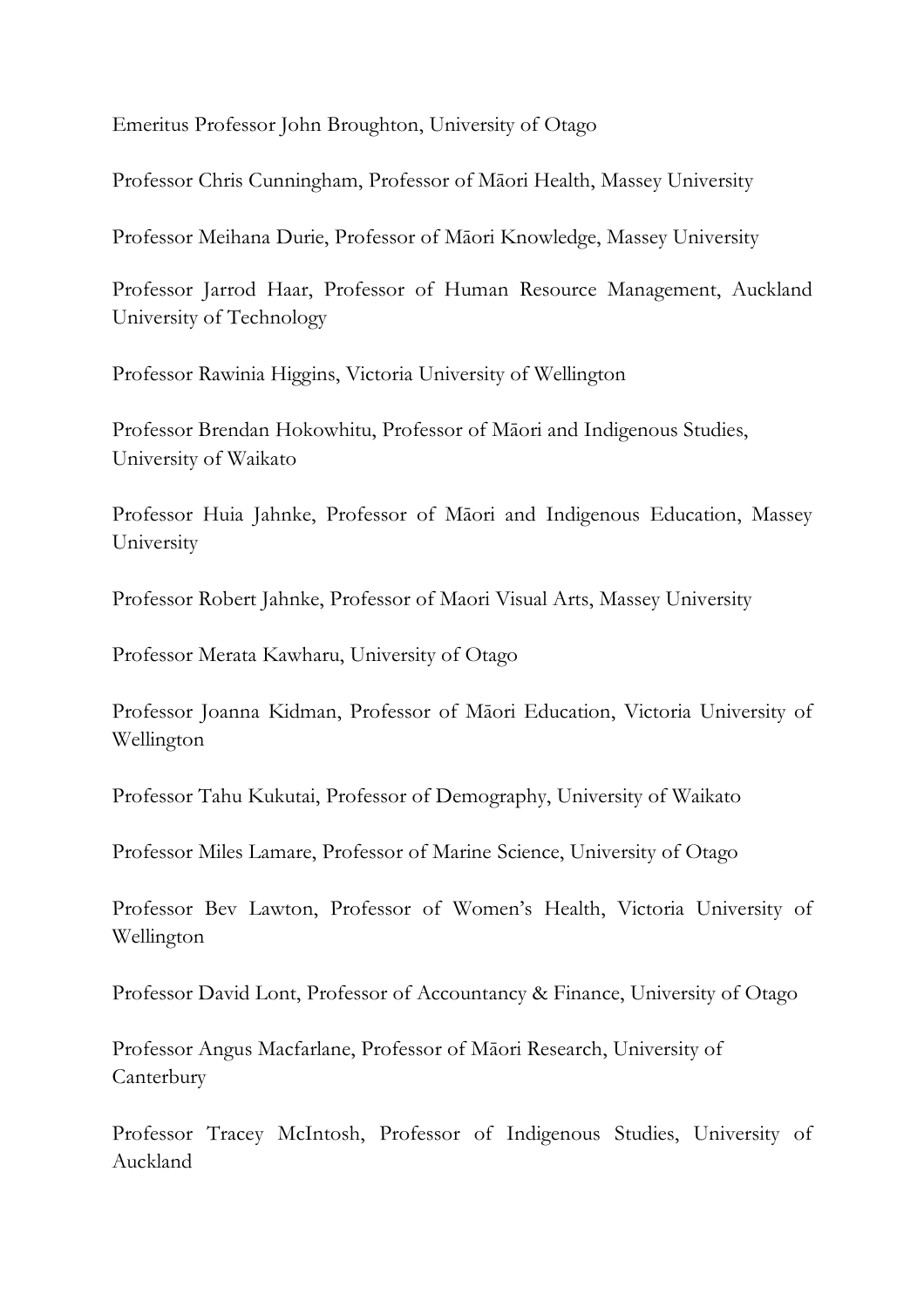Professor Rangi Matamua, Professor of Māori and Indigenous Studies, University of Waikato

Professor Hirini Matunga, Lincoln University

Professor Helen Moewaka Barnes, Massey University

Professor Linda Waimarie Nikora, Professor of Indigenous Studies, University of Auckland

Professor Suzanne Pitama, Professor of Hauora Māori, University of Otago

Professor Regan Potangaroa Professor of Building Science Victoria University of Wellington

Professor Suzanne Purdy, Professor of Psychology, University of Auckland

Professor Papaarangi Reid, Professor of Māori Health, University of Auckland

Professor Nicolette Sheridan, Professor of Nursing, Massey University

Distinguished Professor Graham Hingangaroa Smith, Massey University

Professor Huhana Smith, Professor of Art, Massey University

Professor Pou Temara, Professor Reo and Tikanga, University of Waikato.

Professor Linda Tuhiwai Smith, Professor of Māori and Indigenous Studies, University of Waikato

Professor Chellie Spiller, Professor of Leadership and Management, University of Waikato

Emeritus Professor Ngahuia Te Awekotuku, University of Waikato

Professor Michelle Thompson-Fawcett, Professor of Geography, University of Otago